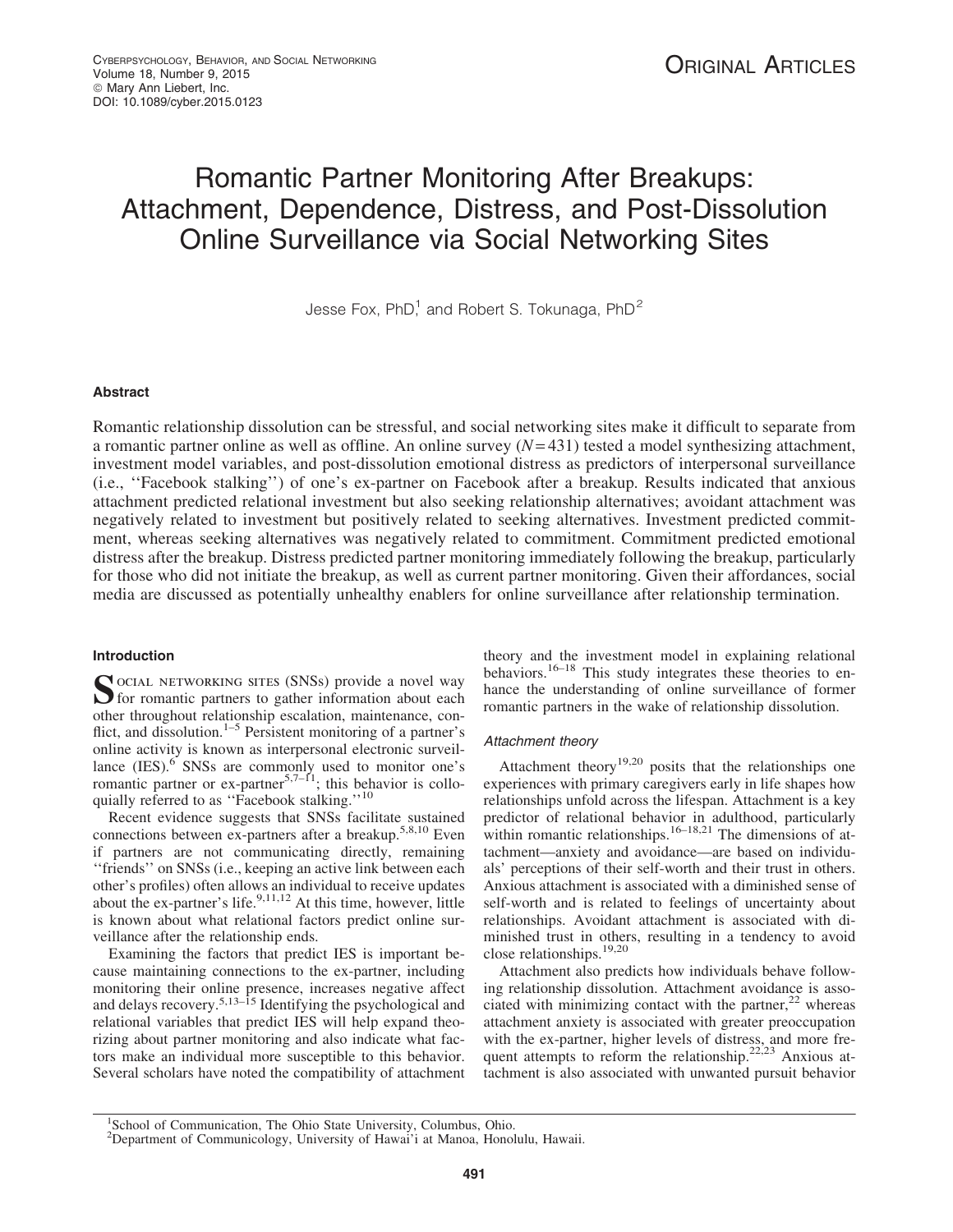after a breakup, which entails persistent attempts to contact the ex-partner or re-establish a relationship when the expartner is not interested. $24,25$ 

A few studies have investigated attachment and SNS surveillance. Attachment anxiety is positively associated with Facebook surveillance, whereas attachment avoidance is negatively related to it.<sup>26</sup> Another study found that anxious attachment predicts online surveillance of ex-partners.<sup>8</sup> These studies indicate a link between anxious attachment and IES, but variables specific to the relationship may mediate this association.

## Interdependence theory and the investment model

Interdependence theory is a social exchange theory that suggests two conditions predict commitment in a relation- $\sinh^{27}$  Dependence refers to the degree an individual's needs are met by the relationship. Quality of alternatives refers to the perceived value of options other than the relationship, such as leaving the relationship in pursuit of another one.<sup>27</sup> Rusbult's extension of interdependence theory—the investment model—elaborated several aspects of interdependence.28,29 Satisfaction is the feeling that the relationship is meeting one's needs. Investment size refers to the amount and value of the resources put into the relationship, such as intimacy, shared friends, and money. Commitment level refers to an individual's devotion to the relationship.<sup>28,29</sup> Meta-analysis has supported the investment model, revealing that commitment is consistently predicted by satisfaction, investment size, and quality of alternatives.<sup>30</sup>

At this time, minimal research has investigated the role of SNSs in relation to the investment model. One study applied the investment model to friendships on SNSs and found that greater perceived alternatives lowered commitment in these relationships, which in turn provoked distancing behaviors, such as defriending.<sup>31</sup> SNSs are also used to identify or maintain romantic relationship alternatives.32,33 Given that relationship-specific variables have been shown to predict SNS behaviors,  $26,34$  investment model variables may provide additional insight into the phenomenon of online partner monitoring.

#### Post-dissolution distress

The magnitude and longevity of emotional distress after a breakup is contingent on factors such as investment, perception of alternatives, attachment style, and who initiated the breakup.22,35,36 Maintaining contact with the partner after the breakup often impairs the process of post-breakup adjustment, slowing the decline of love and sadness and leading to a longer period of distress. $13-15$ 

In the wake of termination, it is not uncommon for expartners to remain "friends" on Facebook.<sup>5,11,12</sup> This lingering connection—as well as access to the ex-partner's post-breakup experiences via Facebook posts and pictures may encourage more surveillance of the partner, particularly in the wake of a stressful breakup.

## Proposed model

The proposed model of post-breakup partner surveillance integrates tenets of attachment theory and the investment model to understand factors driving online monitoring of expartners. Several studies have attempted to synthesize these theories.<sup>16,18,37–39</sup> As existing synthesized models indicate,<sup>16</sup> dispositional variables (e.g., attachment) are mediated by relational variables (e.g., investment, alternatives, and commitment) when examining relational outcomes (see Fig. 1). These synthesized approaches consistently find a negative relationship between anxious attachment and commitment.16,18,38,39 Avoidant attachment is also negatively related to investment and commitment.<sup>16,39</sup> Quality of alternatives and investment size mediate the relationship between avoidant attachment and commitment.<sup>16,37</sup>

Individuals who develop an anxious attachment style are generally insecure about their later adult relationships and question their partner's intent to stay in the relationship.<sup>1</sup> Previous research has shown that the anxiously attached use sites such as Facebook to explore relational alternatives.<sup>32</sup> Although anxious individuals are invested in their current relationship,  $16$  they consider alternatives to hedge any possible losses given the belief that the relationship might not last. Therefore, it is expected that anxious attachment will be positively associated with relational investment and seeking alternatives through SNSs.

Individuals high in attachment avoidance also express more interest in and attraction to relationship alternatives than their less avoidant counterparts do. $40,41$  For avoidant individuals, Facebook may be ideal for identifying alternatives. Therefore, avoidant attachment is expected to be associated positively with seeking alternatives through Facebook. Given avoidant individuals are reluctant to devote and share resources in relationships,  $16,19$  it is expected that attachment avoidance will be negatively associated with investment. According to the investment model, seeking



**FIG. 1.** The final structural model with standardized path coefficients.  $*p < 0.05$ ;  $**p < 0.01$ ;  $**p < 0001$ .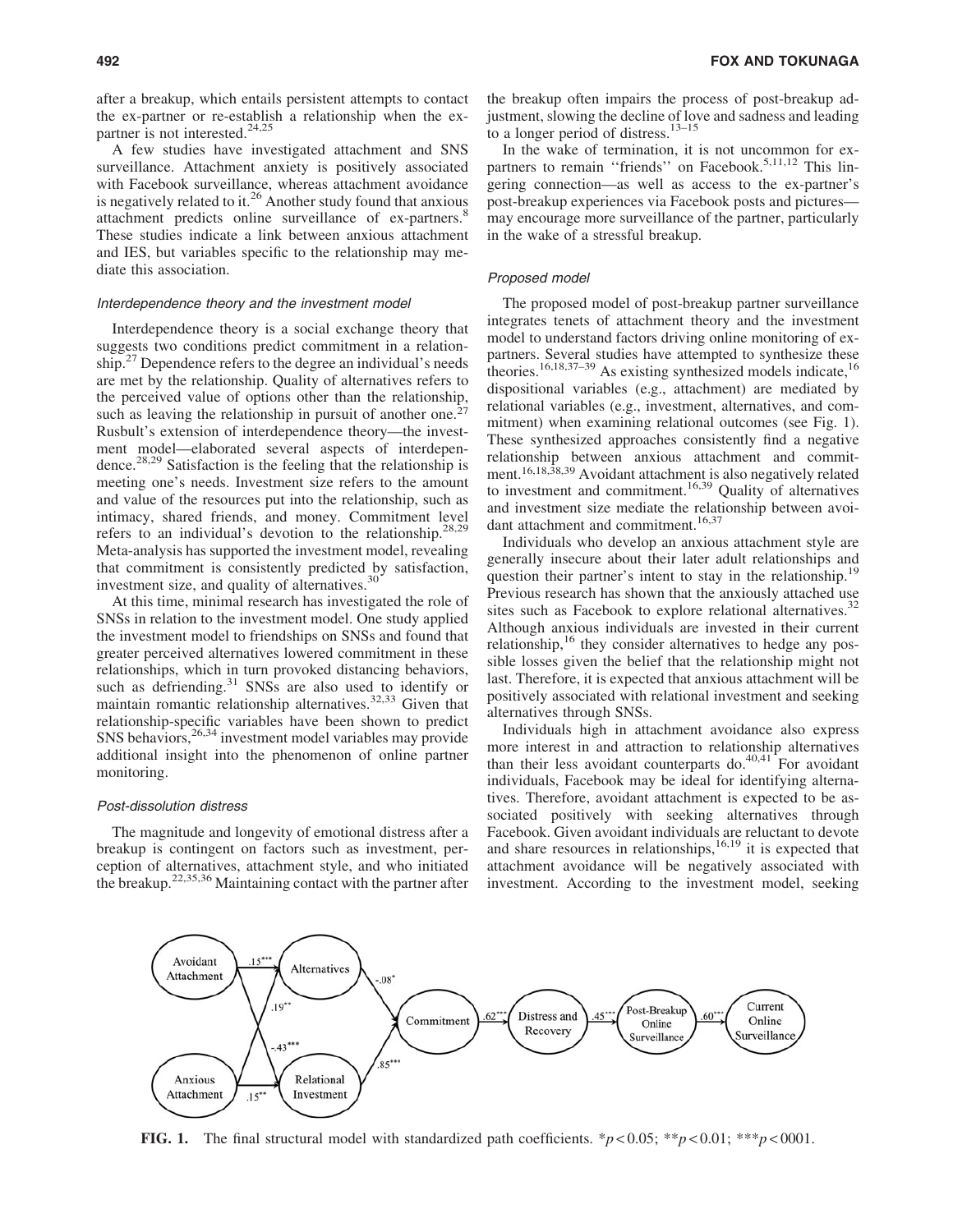#### POST-DISSOLUTION ONLINE SURVEILLANCE 493

alternatives and investment are two important predictors of commitment, and thus these paths are predicted in the model.

Higher levels of commitment, in turn, are associated with greater distress in the wake of a breakup. Distress following a breakup, particularly for those who felt they were in committed relationships, initiates a series of healthy and unhealthy coping mechanisms.<sup>36</sup> One such coping mechanism conventionally used in the wake of a breakup is surveillance, $42$  and individuals often turn to SNSs to gather this information.5,8,11 This relationship is expected to be stronger in cases where the individual was the recipient, rather than the initiator, of the breakup. Therefore, it is predicted that distress will be positively associated with online surveillance of the former romantic partner immediately following the breakup, especially if the individual did not initiate the breakup, and this surveillance will also be related to their current surveillance.

## Method

### Sample and procedure

Institutional Review Board approval was obtained for the study. Participants  $(N=431)$  were recruited from a large Midwestern university and offered course credit for completing the survey. Individuals were eligible if they had experienced a breakup in the past year and if both partners were on Facebook. To minimize discomfort given the topic of the survey, participants were advised to take the online survey in a private location of their choosing.

Participants included 150 male and 281 female Facebook users aged 18–42 years  $(M=20.34$  years,  $SD=2.28$  years) who identified as White/European/European-American (*n* = 342; 79.4%); Black/African/African American (*n* = 21; 4.9%); Asian/Asian-American (*n* = 25; 5.8%); Latino/a/Hispanic  $(n=10; 2.3\%)$ ; multiracial  $(n=25; 5.8\%)$ ; or other  $(n=5; 1.2\%)$ . Participants identified themselves as heterosexual (*n* = 415; 96.3%), gay/lesbian (*n* = 8; 1.9%), or bisexual  $(n=7; 1.6\%)$ . One participant declined to report sexual orientation. Participants reported spending an average of 99.72 minutes  $(SD = 107.66$  minutes) each day actively using Facebook (i.e., not just logged in but using the interface).

#### Measures

Attachment. Attachment was assessed using the short form of the Experiences in Close Relationships measure.<sup>43,44</sup> Two subscales of three items each measured attachment avoidance  $(M=2.33, SD=0.95; Cronbach's  $\alpha = 0.76$ ) and$ anxiety  $(M=4.16, SD=1.16;$  Cronbach's  $\alpha = 0.58$ ) Participants responded on a 7-point scale  $(1 = "strongly disagree"$ ;  $7 =$  "strongly agree").

Investment. Investment was measured with four items derived from Rusbult et al.<sup>45</sup> Participants responded on a 5-point scale  $(1 = "strongly disagree"; 5 = "strongly agree";$  $M = 4.21$ ,  $SD = 0.72$ ; Cronbach's  $\alpha = 0.83$ ).

Alternatives. Participants assessed their relationship alternatives before the breakup occurred. Participants responded to five items on a 5-point scale  $(1 = "strongly$ disagree";  $5 =$  "strongly agree";  $M = 2.14$ ,  $SD = 1.01$ ; Cronbach's  $\alpha$  = 0.93).

Commitment. Participants completed four items derived from Rusbult et al.<sup>45</sup> Participants responded on a 5-point scale (1 = "strongly disagree";  $5 =$  "strongly agree";  $M = 3.96$ , *SD* = 0.88; Cronbach's  $\alpha$  = 0.88).

Post-dissolution distress. The Intensity and Duration of Emotional Distress Index measured post-dissolution distress.<sup>35</sup> Three items assessed the emotional intensity of the breakup  $(1 = "not at all"; 5 = "extremely");$  and one item assessed the duration of those feelings  $(1 = "no time at all"$ ;  $8 =$  "more than 2 months";  $M = 3.78$ ,  $SD = 1.23$ ; standardizeditem  $\alpha$  = 0.87).

Interpersonal electronic surveillance. The Interpersonal Electronic Surveillance Scale assessed partner monitoring via Facebook immediately following the breakup as well as currently.<sup>6</sup> Participants responded to seven items on a 5 point Likert scale  $(1 = "strongly disagree"; 5 = "strongly$ agree''; Time 1 *M* = 3.06, *SD* = 1.20; Time 2 *M* = 2.13,  $SD = 1.00$ ). Reliabilities for the measure at Times 1 and 2 were Cronbach's  $\alpha = 0.95$  and  $\alpha = 0.94$ , respectively.

Breakup initiation. Participants were asked to indicate who they thought initiated the breakup. Participants responded on 5-point scale (1 = "I did";  $2 =$  "mostly me";  $3 =$  "we both did";  $4 =$ "mostly my partner";  $5 =$ "my partner did").

## **Results**

Confirmatory factor analysis was used to examine the dimensionality (internal consistency and parallelism) of the latent constructs in the measurement model. All analyses were conducted using SAS v9.4 (SAS Institute, Inc.). The factor loadings, means, and standard deviations of all individual items in these measures can be found in Table 1. A zero-order correlation matrix of all variables in the model is presented in Table 2.

This model consisted of eight latent factors, which were free to co-vary, that measured their respective manifest variables. The fit indices demonstrated that the model had good fit,  $\chi^2(601) = 1,093.90, p < 0.001, CFI = 0.96, RMSEA = 0.044$ [90% CI 0.040–0.048], SRMR = 0.04. The satisfactory fit of the measurement model made it possible to test the structural model in the second step of the analysis. Structural equation modeling was then used to test the model hypothesized in this investigation (Fig. 1). The structural model fit the data well,  $\chi^2(611) = 1,173.98, p < 0.001$ , CFI = 0.95, RMSEA = 0.046 [90% CI 0.042–0.050], SRMR = 0.07, demonstrating good overall fit of the model.

Path coefficients indicated that anxious attachment was positively associated with alternatives  $(\beta = 0.19, \, SE = 0.07, \,$  $p=0.003$ ) and relational investment ( $\beta=0.15$ , *SE* = 0.06,  $p = 0.01$ ). Avoidant attachment was positively associated with alternatives ( $\beta = 0.15$ , *SE* = 0.06, *p* = 0.01) but negatively associated with investment size  $(\beta = -0.43, SE = 0.05,$  $p < 0.001$ ). Consistent with predictions, commitment was inversely related to alternatives ( $\beta = -0.08$ ,  $SE = 0.03$ ,  $p = 0.03$ ) and positively associated with relational investment ( $\beta$  = 0.85,  $SE = 0.02$ ,  $p < 0.001$ ). Greater commitment to the relationship made the breakup more distressing and impaired recovery  $(\beta = 0.62, SE = 0.04, p < 0.001)$ . The distress stemming from the breakup precipitated subsequent online surveillance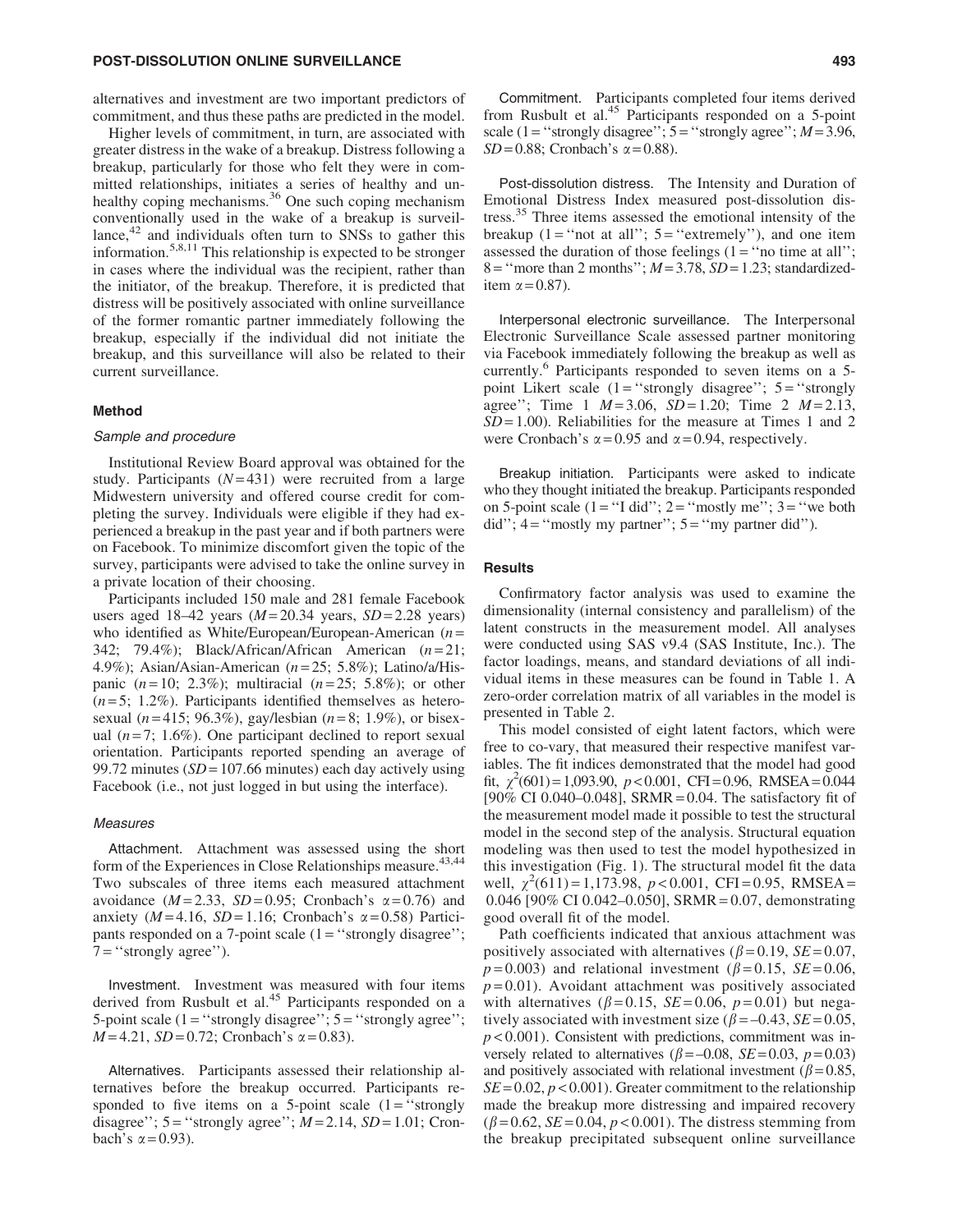| Items                                                                                                                                    | Factor<br>loading | M    | SD   |
|------------------------------------------------------------------------------------------------------------------------------------------|-------------------|------|------|
| Avoidant attachment                                                                                                                      |                   |      |      |
| 1. I usually discuss my problems and concerns with my partner. [R]                                                                       | 0.65              | 2.50 | 1.24 |
| 2. It helps to turn to my romantic partner in times of need. [R]                                                                         | 0.80              | 2.19 | 1.13 |
| 3. I turn to my partner for many things, including comfort and reassurance. [R]                                                          | 0.73              | 2.30 | 1.09 |
| Anxious attachment                                                                                                                       |                   |      |      |
| 1. My desire to be very close sometimes scares people away.                                                                              | 0.51              | 3.30 | 1.59 |
| 2. I need a lot of reassurance that I am loved by my partner.                                                                            | 0.71              | 4.58 | 1.64 |
| 3. I get frustrated if romantic partners are not available when I need them.                                                             | 0.48              | 4.60 | 1.51 |
| Investment                                                                                                                               |                   |      |      |
| 1. I invested a lot of time in our relationship.                                                                                         | 0.80              | 4.22 | 0.88 |
| 2. I told my partner many private things about myself.                                                                                   | 0.69              | 4.24 | 0.89 |
| 3. My partner and I shared many memories.                                                                                                | 0.67              | 4.29 | 0.85 |
| 4. I felt very involved in our relationship, like I put a great deal into it.                                                            | 0.80              | 4.07 | 0.95 |
| <i>Alternatives</i>                                                                                                                      |                   |      |      |
| 1. I used Facebook to investigate new possible dating interests.                                                                         | 0.86              | 2.05 | 1.12 |
| 2. I used Facebook to connect to or friend new people I might want to date.                                                              | 0.85              | 1.90 | 1.04 |
| 3. I checked out the profiles of other people I would be interested in dating.                                                           | 0.93              | 2.24 | 1.16 |
| 4. I checked to see if other people I wanted to date were in relationships or not.                                                       | 0.92              | 2.21 | 1.18 |
| 5. With Facebook, I realized there were "plenty of other fish in the sea."                                                               | 0.74              | 2.29 | 1.21 |
| Commitment                                                                                                                               |                   |      |      |
| 1. When we were together, I wanted our relationship to last a very long time.                                                            | 0.87              | 4.12 | 0.94 |
| 2. I was committed to maintaining a relationship with my partner.                                                                        | 0.77              | 4.19 | 0.87 |
| 3. I felt very attached to our relationship and strongly linked to my partner.                                                           | 0.84              | 4.07 | 0.97 |
| 4. I wanted our relationship to last forever.                                                                                            | 0.81              | 3.44 | 1.25 |
| Post-dissolution distress<br>1. Immediately after the breakup occurred, how difficult was it for you to make an emotional<br>adjustment? | 0.89              | 3.48 | 1.14 |
| 2. Immediately after the breakup occurred, to what extent did it disrupt your typical, everyday<br>function?                             | 0.74              | 3.06 | 1.19 |
| 3. How upset where you immediately after the breakup?                                                                                    | 0.82              | 3.67 | 1.19 |
| 4. How long were you upset after the breakup?                                                                                            | 0.75              | 4.92 | 2.24 |
| Post-breakup interpersonal electronic surveillance                                                                                       |                   |      |      |
| 1. When visiting my ex-partner's Facebook page, I would read the new posts of his/her friends.                                           | 0.88              | 3.32 | 1.33 |
| 2. I often spent time looking through my ex-partner's Facebook pictures.                                                                 | 0.85              | 2.95 | 1.37 |
| 3. I paid particularly close attention to news feeds and posts that mentioned my ex-partner.                                             | 0.91              | 3.13 | 1.35 |
| 4. I noticed when my ex-partner updated his/her Facebook page.                                                                           | 0.88              | 3.14 | 1.36 |
| 5. If there were messages on my ex-partner's wall or pictures I didn't understand, I tried to                                            | 0.76              | 2.82 | 1.40 |
| investigate them.                                                                                                                        |                   |      |      |
| 6. I was generally aware of my ex-partner's Facebook activities.                                                                         | 0.84              | 3.11 | 1.32 |
| 7. I would explore my ex-partner's Facebook page to see if there was anything new or exciting.                                           | 0.89              | 2.98 | 1.33 |
| Current interpersonal electronic surveillance                                                                                            |                   |      |      |
| 1. When visiting my ex-partner's Facebook page, I read the new posts of his/her friends.                                                 | 0.84              | 2.33 | 1.27 |
| 2. I often spend time looking through my ex-partner's Facebook pictures.                                                                 | 0.76              | 2.00 | 1.11 |
| 3. I pay particularly close attention to news feeds and posts that mentioned my ex-partner.                                              | 0.85              | 2.15 | 1.21 |
| 4. I notice when my ex-partner updated his/her Facebook page.                                                                            | 0.83              | 2.17 | 1.20 |
| 5. If there are messages on my ex-partner's wall or pictures I don't understand, I try to                                                | 0.78              | 1.92 | 1.10 |
| investigate them.<br>6. I am generally aware of my ex-partner's Facebook activities.                                                     | 0.85              | 2.17 | 1.18 |
| 7. I explore my ex-partner's Facebook page to see if there is anything new or exciting.                                                  | 0.84              | 2.14 | 1.19 |
|                                                                                                                                          |                   |      |      |

Table 1. Factor Loadings, Means, and Standard Deviations of All Measurement Items

 $(\beta = 0.45, SE = 0.04, p < 0.001)$ . Individuals who monitored their ex-partners online immediately following the dissolution of their relationship were more likely to monitor their expartners online currently  $(\beta = 0.60, \, SE = 0.03, \, p < 0.001)$ .

Next, the study examined whether attributing the relational breakup to oneself, the ex-romantic partner, or a mutual decision corresponded to changes in the relationships of the hypothesized model. A multigroup path model was used to test this research question. Multigroup analyses can be useful when determining if a proposed model produces similar estimates across homogeneous subsamples in a larger sample.<sup>46</sup> The sample used to test the overall fit of the proposed model was therefore partitioned into three different groups: self  $(n=202)$ , other  $(n=157)$ , or mutual  $(n=72)$ .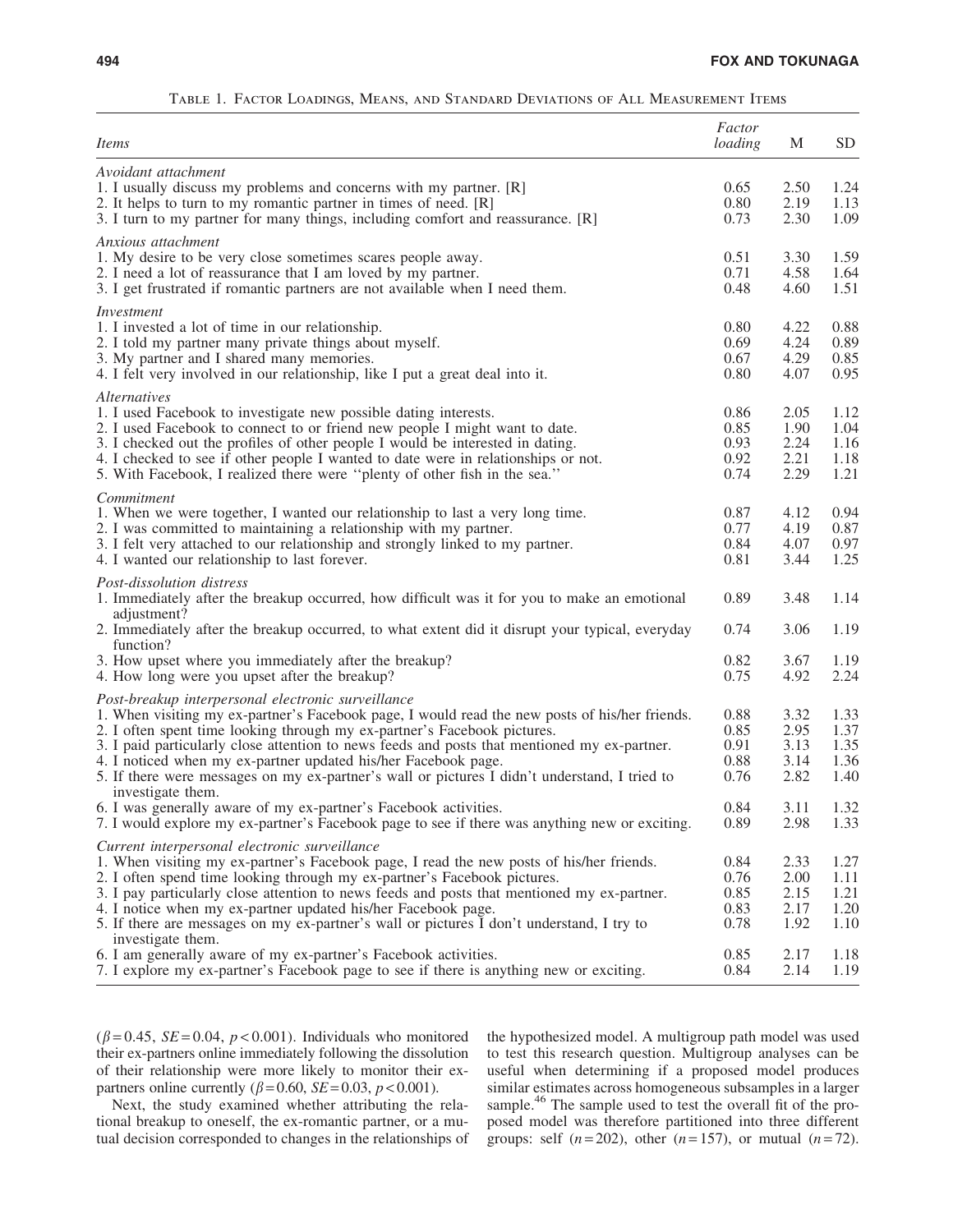|  |                                         |                   |                              |                                              |                                                                                 |                                                                                              | 8                                                                                                                                          |  |
|--|-----------------------------------------|-------------------|------------------------------|----------------------------------------------|---------------------------------------------------------------------------------|----------------------------------------------------------------------------------------------|--------------------------------------------------------------------------------------------------------------------------------------------|--|
|  | $-0.19$ <sup><math>\dagger</math></sup> | 0.201<br>$-0.46*$ | $0.12**$<br>0.07<br>$-0.11*$ | 0.181<br>$-0.301$<br>0.741<br>$-0.16\dagger$ | 0.251<br>$-0.19$ <sup><math>\dagger</math></sup><br>0.521<br>$-0.14**$<br>0.541 | 0.261<br>$-0.18$ $\dagger$<br>$0.24$ $\dagger$<br>$0.16\dagger$<br>$0.24$ $\dagger$<br>0.431 | $0.19$ <sup><math>\dagger</math></sup><br>$-0.10*$<br>$0.11*$<br>$0.14**$<br>$0.10*$<br>$0.24$ <sup><math>\dagger</math></sup><br>$0.57$ ‡ |  |
|  |                                         |                   |                              |                                              |                                                                                 |                                                                                              |                                                                                                                                            |  |
|  |                                         |                   |                              |                                              | TABLE 2. CONNELATIONS DETWEEN VANIABLES                                         |                                                                                              |                                                                                                                                            |  |

Table 2. Correlations Between Variables

 $*_{p} \leq 0.05$ ;  $*_{p} \leq 0.01$ ;  $\uparrow p < 0.001$ ;  $\downarrow p < 0.0005$ .

Multigroup path modeling constrains the paths across the models of the three groups to be equal and then releases those equality constraints that significantly improve model fit.

The indicators of each latent variable were averaged into unit parcels for the multigroup analysis. The proposed model was evaluated across the three groups to determine betweengroup equivalence of the factor loadings. The path coefficients of the models for the three groups were constrained to be equal. The between-group equivalence model demonstrated modest fit to the data,  $\chi^2(72) = 142.37$ ,  $p < 0.001$ ,  $CFI = 0.92$ , RMSEA = 0.083 [90% CI 0.063-0.103], SRMR = 0.10. The modification indices were consulted to see whether releasing a constraint would significantly improve model fit. The modification indices suggested that the equality constraint of the path between distress and online surveillance immediately after the breakup for the group that attributed the breakup to their ex-romantic partner could be freed. Freeing this constraint significantly improved model fit,  $\chi^2$ <sub>△</sub>(1) = 8.38, *p* = 0.004. The relationship between distress and online surveillance is stronger for individuals who attribute the breakup to their ex-partners  $(b=0.62,$  $p < 0.001$ ) than it is for those who took personal responsibility or recognized the breakup as a mutual decision  $(b=0.33, p<0.001)$ . The next constraint that the modification indices recommended freeing—the path between anxious attachment and alternatives for the group that attributed responsibility of the breakup to the ex-partner—did not significantly reduce the model chi-square,  $\chi^2$ <sub>△</sub>(1)=2.83,  $p = 0.09$ . Therefore, the constraint was retained. The results of the multigroup analysis, with the common and unshared unstandardized path coefficients for each group, are reported in Figure 2.

## **Discussion**

This study tested a model that integrated attachment theory and elements of the investment model to predict interpersonal electronic surveillance in the wake of romantic relationship dissolution. It was found anxious attachment was positively associated with alternatives and investment, whereas avoidant attachment was positively associated with alternatives and negatively associated with investment. Investment was positively and strongly related to commitment, whereas alternatives were negatively related to commitment. Higher levels of commitment were associated with increases in emotional distress after the breakup, which in turn predicted surveillance both immediately after the breakup and currently. Moreover, the relationship between distress and surveillance was stronger among individuals who attributed the breakup to their partner compared with those who initiated the breakup or claimed it was mutual. These results contribute to a growing literature showing the complementarity of attachment theory and interdependence theory in predicting relational outcomes and behaviors, and existing research is extended to include online behaviors.

The present results suggest that individuals most traumatized by a breakup are most likely to monitor their expartners online, which previous research indicates may further postpone their emotional recovery.<sup>5</sup> Practically, this finding indicates that individuals experiencing a high level of distress from a breakup should consider disconnecting from the ex-partner on SNSs, either temporarily or permanently. At this point, there is no clear clinical definition or boundary for what is considered psychologically healthy and unhealthy levels of online surveillance of one's partner, particularly



FIG. 2. The multigroup path model with unstandardized path coefficients. G1 represents the group of individuals who attributed the breakup to themselves. G2 represents the group that attributed the breakup mutually. G3 represents the group that attributed the breakup to the ex-partner.  $\dot{p}$  < 0.10; \* $p$  < 0.05; \* $\dot{p}$  < 0.01; \*\*\* $p$  < 0.001.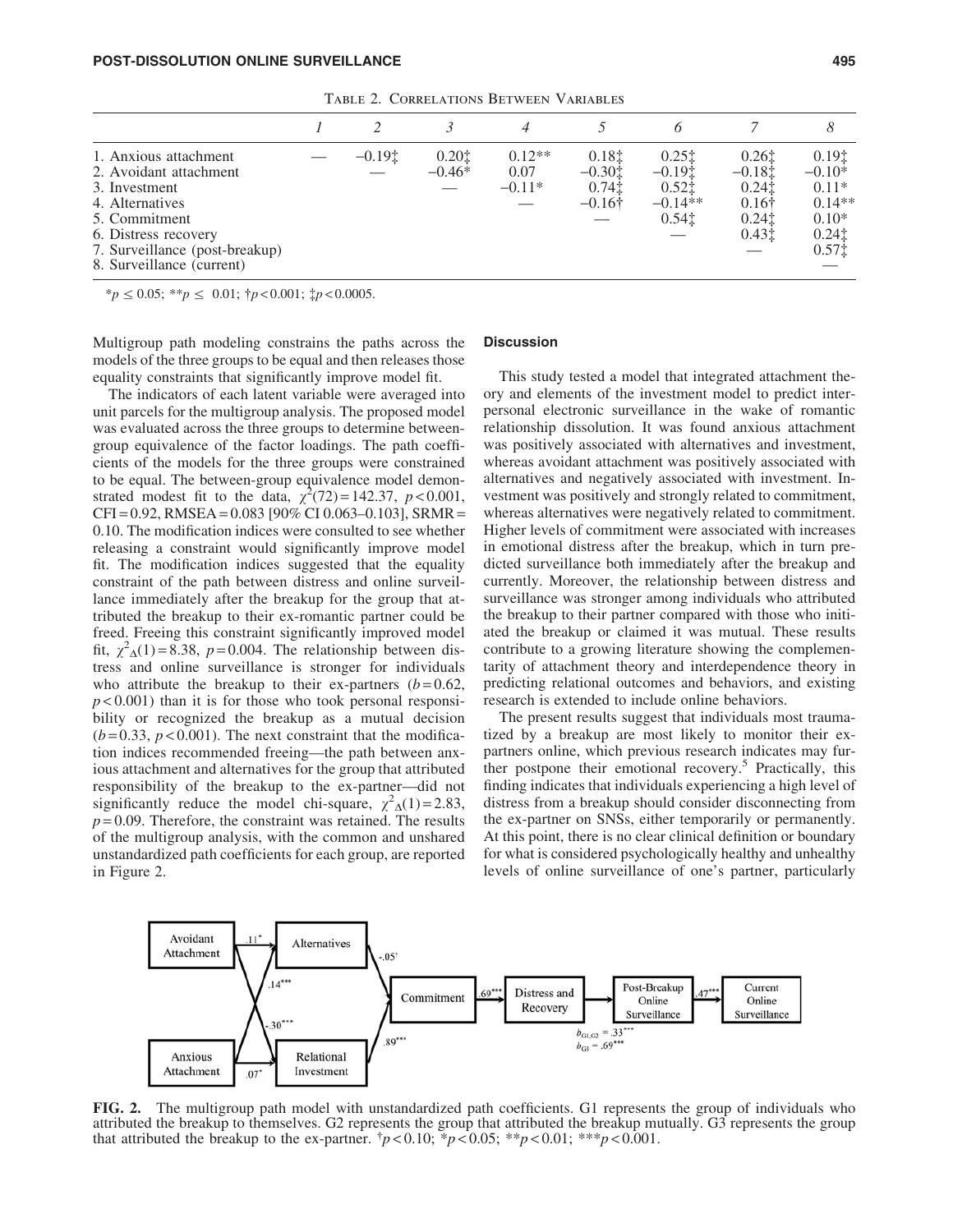after a breakup. This study focused primarily on dispositional and relational antecedents and did not address many post-dissolution consequences, such as rumination, depressive symptoms, or desire to rekindle the relationship, which may determine whether these behaviors are successful coping mechanisms or effectively prolong distress. These variables may also help determine the threshold at which IES is acceptable after a breakup.

This study also supports previous literature indicating that attachment style is a key predictor of both offline<sup>16–24</sup> and online relational behavior.5,8,12,26 From a counseling perspective, understanding a client's attachment style is important to understanding how they will experience a relationship, as well as how they will cope with its dissolution. Further, attachment may provide insights into other sites of relationship problems tied to communication technologies, such as Internet addiction<sup>47–49</sup> or jealousy and conflict related to couples' Internet use.<sup>50,51</sup> The present findings also demonstrate that traumatic events may be triggers for problematic Internet use; counselors may want to assess changes in usage during periods of stress, particularly for anxiously attached individuals.

One limitation of the current approach is that it does not account for the likely cyclical relationship between distress and online surveillance; distress may promote surveillance, but surveillance may also promote distress. Seeing social information on an ex-partner's SNS page after a breakup, such as flirting with other potential partners or a change in the relationship status, can trigger negative affect<sup>33,50</sup> and prolong distress.<sup>5</sup> Although it is difficult for researchers to track relationships before and after breakups occur, such data would lend insight to these processes.

One qualification of this study is that it relied upon retrospective self-report data. Because of biases in how anxiously attached individuals report satisfaction in terminated relationships, this variable could not be assessed retrospectively.<sup>38</sup> Future longitudinal research may be able to track these variables over time. Other measures of attachment may also be employed. Although confirmatory factor analyses indicated coherence among the remaining anxiety items, the resultant alpha was low. Additionally, future research may explore how attachment and relational variables predict different motivations for online surveillance of ex-partners.<sup>9</sup> For example, anxiously attached individuals may monitor an ex-partner in the hope of rekindling the relationship, whereas avoidant individuals may visit an ex-partner's page to remind themselves why they are no longer in that relationship.

The time spent monitoring the ex-partner's SNS presence was measured in this study, but more specific SNS consumption should be investigated.<sup>51</sup> SNSs can serve as virtual scrapbooks for relationships, as they serve as an anthology of past posts, interactions, and photos shared on the site.<sup>12</sup> Viewing one's own SNS content may promote reflection or rumination about the breakup, which is associated with prolonged emotional distress, particularly for anxiously attached individuals.<sup>23</sup> Another possibility is that users spend time investigating the ex-partner's new romantic interest and engaging in social comparison, which may lead to negative affect.<sup>50</sup>

Similarly, with the growing popularity of SNSs such as Twitter and Instagram, a more holistic approach to SNS consumption may be informative. Differences in affordances,

practices, or audiences across these sites may present interesting angles for future research. Future studies may also compare online surveillance behaviors with offline surveillance behaviors. With the affordances SNSs provide to encourage self-disclosure<sup>52</sup> and the amount of personal information many people are willing to disclose on SNSs,<sup>5</sup> this may diminish the need for individuals to engage in offline surveillance. Alternatively, the information gleaned from SNSs may trigger more curiosity or uncertainty, leading to greater offline surveillance.

SNSs and other mediated interpersonal channels will continue to play integral roles in the escalation, maintenance, and dissolution of romantic relationships. Scholars, and users themselves, must continue to delineate whether SNS behaviors are constructive or destructive forces at both an individual and dyadic level.

#### Author Disclosure Statement

No competing financial interests exist.

### **References**

- 1. Antheunis ML, Valkenburg PM, Peter J. Getting acquainted through social network sites: testing a model of online uncertainty reduction and social attraction. Computers in Human Behavior 2010; 26:100–109.
- 2. Carpenter CJ, Spottswood EL. Exploring romantic relationships on social networking sites using the self-expansion model. Computers in Human Behavior 2013; 29:1531–1537.
- 3. Fox J, Anderegg C. Romantic relationship stages and social networking sites: uncertainty reduction strategies and perceived relational norms on Facebook. Cyberpsychology, Behavior, & Social Networking 2014; 17:685–691.
- 4. Fox J, Osborn JL, Warber KM. Relational dialectics and social networking sites: the role of Facebook in romantic relationship escalation, maintenance, conflict, and dissolution. Computers in Human Behavior 2014; 35:527–534.
- 5. Marshall TC. Facebook surveillance of former romantic partners: associations with postbreakup recovery and personal growth. Cyberpsychology, Behavior, & Social Networking 2012; 15:521–526.
- 6. Tokunaga RS. Social networking site or social surveillance site? Understanding the use of interpersonal electronic surveillance in romantic relationships. Computers in Human Behavior 2011; 27:705–713.
- 7. Elphinston RA, Noller P. Time to face it! Facebook intrusion and the implications for romantic jealousy and relationship satisfaction. Cyberpsychology, Behavior, & Social Networking 2011; 14:631–635.
- 8. Fox J, Warber KM. Social networking sites in romantic relationships: attachment, uncertainty, and partner surveillance on Facebook. Cyberpsychology, Behavior, & Social Networking 2014; 17:3–7.
- 9. Tokunaga RS, Gustafson A. Seeking interpersonal information over the Internet: an application of the theory of motivated information management to Internet use. Journal of Social & Personal Relationships 2014; 31:1019–1039.
- 10. Lyndon A, Bonds-Raacke J, Cratty AD. College students' Facebook stalking of ex-partners. Cyberpsychology, Behavior, & Social Networking 2011; 14:711–716.
- 11. Tong ST. Facebook use during relationship termination: uncertainty reduction and surveillance. Cyberpsychology, Behavior, & Social Networking 2013; 16:788–793.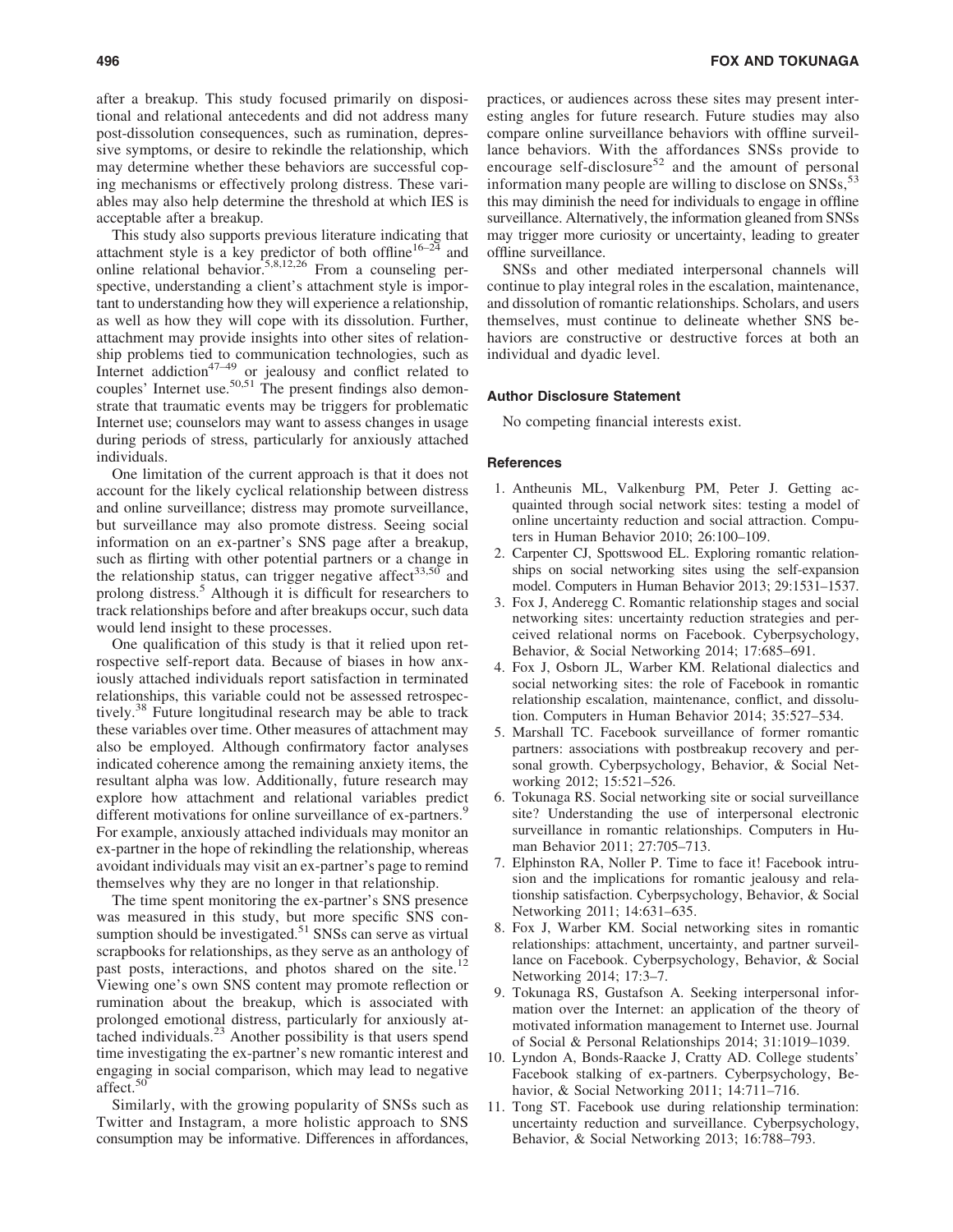## POST-DISSOLUTION ONLINE SURVEILLANCE 497

- 12. Fox J, Jones EB, Lookadoo K. Romantic relationship dissolution on social networking sites: social support, coping, and rituals on Facebook. Paper presented at the 2013 Conference of the International Communication Association, London.
- 13. Masuda M. (2006) Perspectives on premarital postdissolution relationships: account-making of friendships between former romantic partners. In Fine M, Harvey JH, eds. *Handbook of divorce and relationship dissolution*. Mahwah, NJ: Lawrence Erlbaum, pp. 113–132.
- 14. Sbarra DA. Predicting the onset of emotional recovery following nonmarital relationship dissolution: survival analyses of sadness and anger. Personality & Social Psychology Bulletin 2006; 32:298–312.
- 15. Sbarra DA, Emery RE. The emotional sequelae of nonmarital relationship dissolution: analysis of change and intraindividual variability over time. Personal Relationships 2005; 12:213–232.
- 16. Etcheverry PE, Le B, Wu TF, et al. Attachment and the investment model: predictors of relationship commitment, maintenance, and persistence. Personal Relationships 2013; 20:546–567.
- 17. Hazan C, Shaver PR. Attachment as an organizational framework for research on close relationships. Psychological Inquiry 1994; 5:1–22.
- 18. Simpson JA. Influence of attachment styles on romantic relationships. Journal of Personality & Social Psychology 1990; 59:971–980.
- 19. Bowlby J. (1969) *Attachment and loss, vol. 1: attachment*. New York: Basic Books.
- 20. Bowlby J. (1973) *Attachment and loss, vol. 2: separation: anxiety and anger.* New York: Basic Books.
- 21. Hazan C, Shaver PR. Romantic love conceptualized as an attachment process. Journal of Personality & Social Psychology 1987; 52:511–524.
- 22. Davis D, Shaver PR, Vernon ML. Physical, emotional, and behavioral reactions to breaking up: the roles of gender, age, emotional involvement, and attachment style. Personality & Social Psychology Bulletin 2003; 29:871– 884.
- 23. Fagundes CP. Getting over you: contributions of attachment theory for postbreakup emotional adjustment. Personal Relationships 2012; 19:37–50.
- 24. Dutton LB, Winstead BA. Predicting unwanted pursuit: attachment, relationship satisfaction, relationship alternatives, and break-up distress. Journal of Social & Personal Relationships 2006; 23:565–586.
- 25. Langhinrichsen-Rohling J, Palarea RE, Cohen J, et al. Breaking up is hard to do: unwanted pursuit behaviors following the dissolution of a romantic relationship. Violence & Victims 2000; 15:73–90.
- 26. Marshall TC, Bejanyan K, Di Castro G, et al. Attachment styles as predictors of Facebook-related jealousy and surveillance in romantic relationships. Personal Relationships 2013; 20:1–22.
- 27. Kelley HH, Thibaut J. (1978) *Interpersonal relations: a theory of interdependence*. New York: Wiley.
- 28. Rusbult CE. Commitment and satisfaction in romantic associations: a test of the investment model. Journal of Experimental Social Psychology 1980; 26:172–186.
- 29. Rusbult CE. A longitudinal test of the investment model: the development (and deterioration) of satisfaction and commitment in heterosexual involvements. Journal of Personality & Social Psychology 1983; 45:101–117.
- 30. Le B, Agnew CR. Commitment and its theorized determinants: a meta-analysis of the investment model. Personal Relationships 2003; 10:37–57.
- 31. Carpenter CJ, Tong ST. (2014) Exploring relational termination between online friends: an investment model approach. Paper presented at the International Communication Association Convention, Seattle, WA.
- 32. Drouin M, Miller DA, Dibble JL. Ignore your partners' current Facebook friends; beware the ones they add. Computers in Human Behavior 2014; 35:483–488.
- 33. Fox J, Warber KM, Makstaller DC. The role of Facebook in romantic relationship development: an exploration of Knapp's relational stage model. Journal of Social & Personal Relationships 2013; 30:772–795.
- 34. Utz S, Beukeboom CJ. The role of social network sites in romantic relationships: effects on jealousy and relationship happiness. Journal of Computer-Mediated Communication 2011; 16:511–527.
- 35. Simpson JA. The dissolution of romantic relationships: factors involved in relationship stability and emotional distress. Journal of Personality & Social Psychology 1987; 53:683–692.
- 36. Sprecher S, Felmlee D, Metts S, et al. Factors associated with distress following the breakup of a close relationship. Journal of Social & Personal Relationships 1998; 15:791– 809.
- 37. Carter AM, Fabrigar LR, MacDonald TK, et al. Investigating the interface of the investment model and adult attachment theory. European Journal of Social Psychology 2013; 43:661–672.
- 38. Keelan JPR, Dion KL, Dion KK. Attachment style and heterosexual relationships among young adults: a shortterm panel study. Journal of Social & Personal Relationships 1994; 11:201–214.
- 39. Pistole MC, Clark EM, Tubbs AL. Love relationships: attachment style and the investment model. Journal of Mental Health Counseling 1995; 17:199–209.
- 40. DeWall CN, Lambert NM, Slotter EB, et al. So far away from one's partner, yet so close to romantic alternatives: avoidant attachment, interest in alternatives, and infidelity. Journal of Personality & Social Psychology 2011; 101: 1302–1316.
- 41. Overall NC, Sibley CG. Attachment and attraction toward romantic partners versus relevant alternatives within daily interactions. Personality & Individual Differences 2008; 44:1126–1137.
- 42. Williams SL, Frieze IH. Courtship behaviors, relationship violence, and breakup persistence in college men and women. Psychology of Women Quarterly 2005; 29:248–257.
- 43. Brennan KA, Clark CL, Shaver PR. (1998) Self-report measurement of adult attachment: an integrative overview. In Simpson JA, Rholes WS, eds. *Attachment theory and close relationships.* New York: Guilford, pp. 46–76.
- 44. Wei M, Russell DW, Mallinckrodt B, et al. The Experiences in Close Relationship Scale (ECR)-Short Form: reliability, validity, and factor structure. Journal of Personality Assessment 2007; 88:187–204.
- 45. Rusbult CE, Martz JM, Agnew CR. The investment model scale: measuring commitment level, satisfaction level, quality of alternatives, and investment size. Personal Relationships 1998; 5:357–387.
- 46. Yuan KH, Bentler PM. (2001) A unified approach to multigroup structural equation modeling with nonstandard samples. In Marcoulides GA, Schumacker RE, eds. *New*